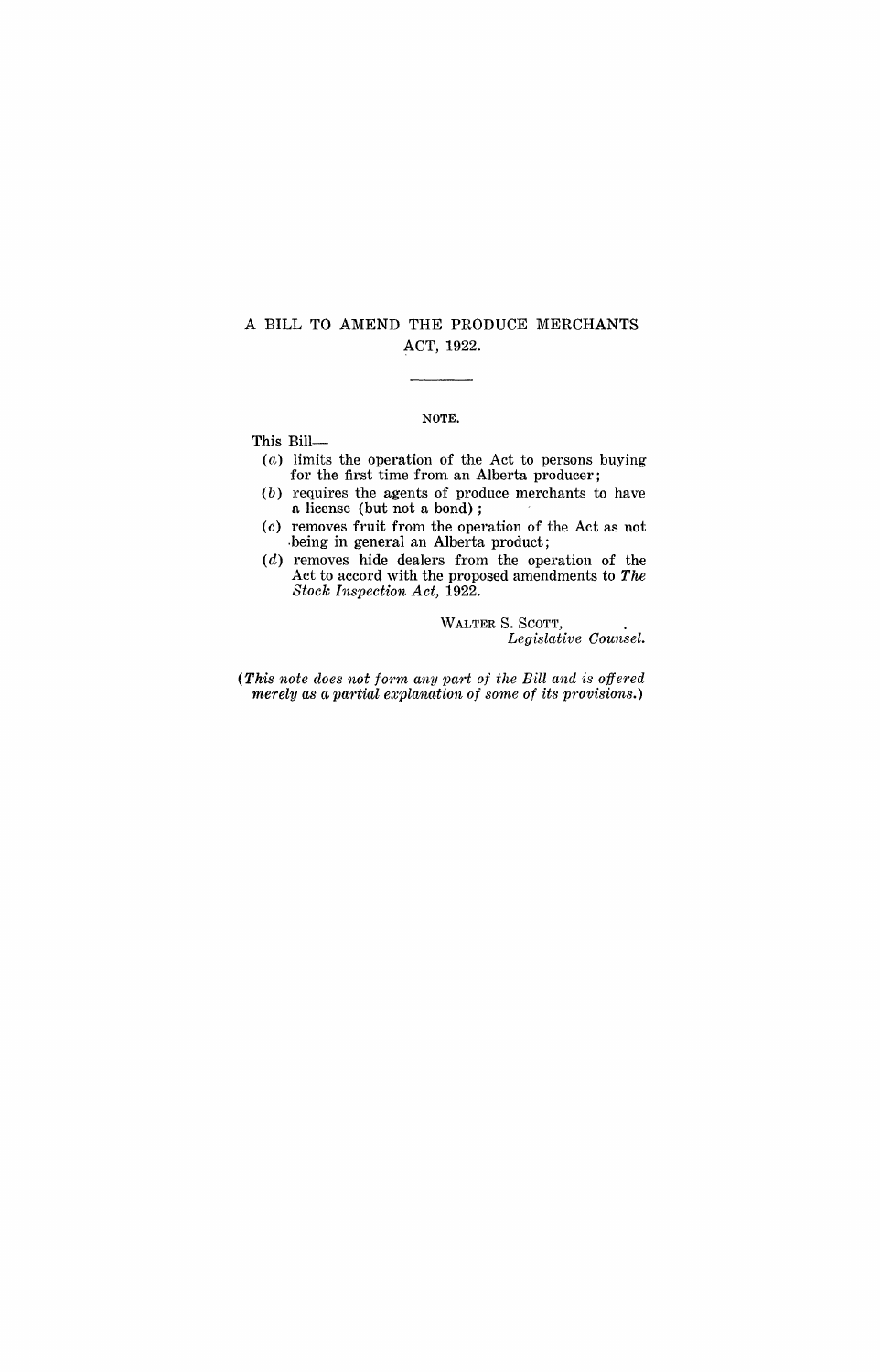## **BILL**

# $\frac{N_0}{3}$  1.925.

#### An Act to amend The Produce Merchants Act, 1922.

*(Assented to* , 1925.)

**HIS** MAJESTY, .by and with the advice and consent of the Legislative Assembly of the Province of Alberta, enacts as follows:

**1.** This Act may be cited as "The Produce Merchants Act, *1922, Amendment Act 1925."* 

**2.** *The Produce Merchants Act, 1922, being chapter 212* of the Revised Statutes of Alberta, 1922, is amended as to section 2 by striking out paragraph (b) thereof, and substituting therefor the following:

" $(b)$  'Produce' shall mean any agricultural product or farm produce, and shall include horses, cattle, sheep, swine, poultry (live or dressed), eggs, vegetables of all kinds (except canned vegetables), butter, butter fat, milk and live stock feeds."

**3.** Section 2 of the said Act is amended by striking out paragraph  $(c)$  thereof, and substituting therefor the following:<br> $\binom{a}{c}$ 

'Produce merchant' shall mean a person who, in the way of business, buys for resale from a producer, produce produced in Alberta, or receives such produce for sale either on commission or for account of a consignor."

**4.** Section 3 of the said Act is amended by adding thereto the words "or an agent of a produce merchant."

**5.** Section 5 of the said Act is amended by adding as subsection (3) thereof the following:

"(3) The Minister shall issue a license to the applicant empowering him to act as an agent of a produce merchant until the first day of May following, if-

" $(a)$  he approves of the application, and

" $(b)$  the applicant pays a license fee of two dollars."

**6.** This Act shall come into force on the ............ day of ........................ 19 ... .